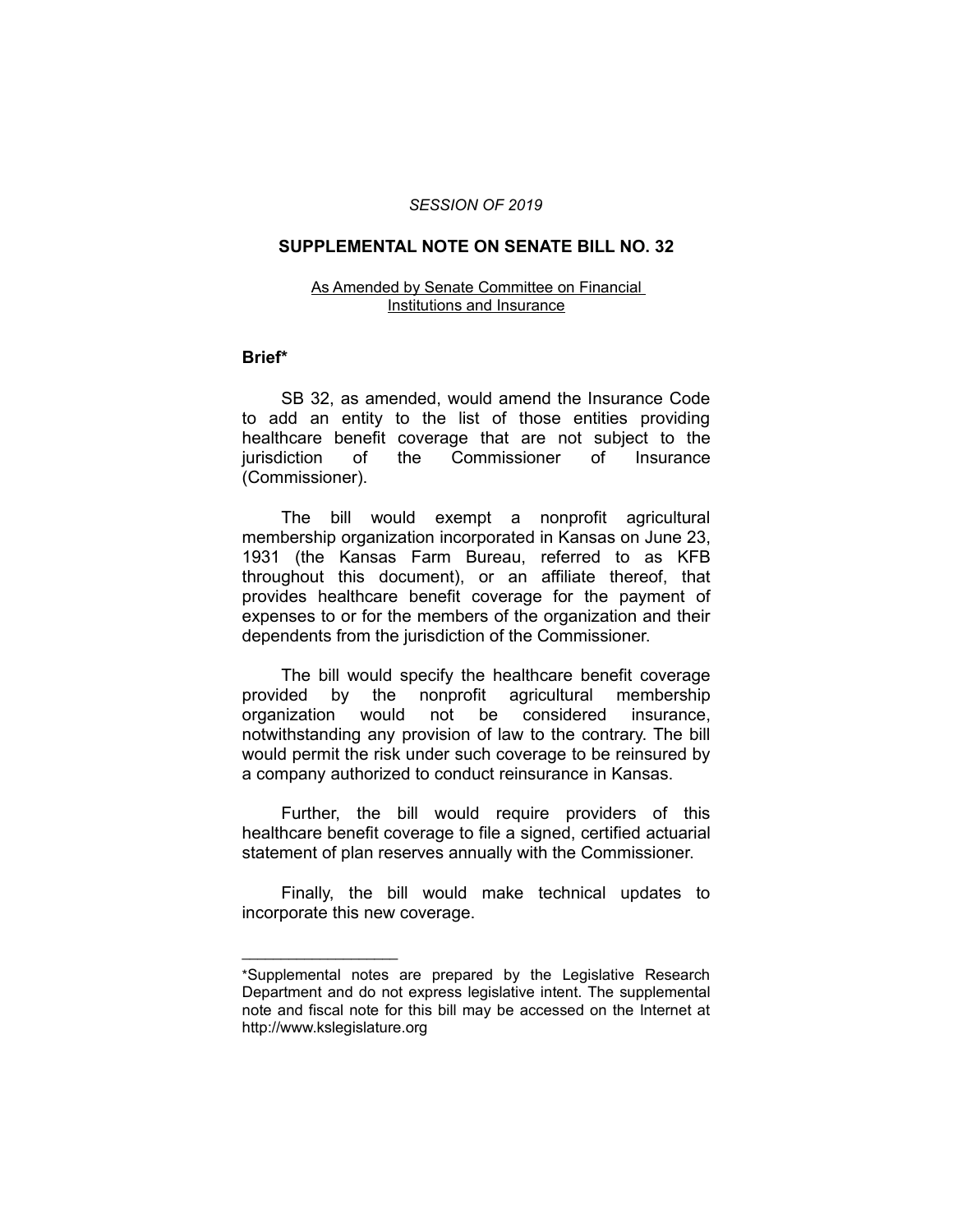# **Background**

The bill was introduced by the Senate Committee on Financial Institutions and Insurance at the request of the KFB.

In the Senate Committee hearing, representatives of the KFB and the Kansas Corn Growers Association and three Kansas farmers spoke in favor of the bill. The proponents generally stated the bill would offer more affordable healthcare options to members of the KFB. Written-only proponent testimony was provided by a representative of the Wichita Regional Chamber of Commerce.

Representatives of Blue Cross and Blue Shield of Kansas, Inc., Medica, and the National Multiple Sclerosis Society testified in opposition of the bill. The opponents generally stated the bill would exempt the KFB from federal and state requirements, specifically citing coverage for preexisting medical conditions and other protections under the law, including guaranteed issue; prompt payment of claims; and health insurance benefit and provider mandates, including essential health benefits. Written-only opponent testimony was provided by representatives of the American Cancer Society Action Network and the Leukemia & Lymphoma Society.

Neutral testimony was provided by a representative of the Kansas Insurance Department (Department), who provided information on self-funded association health plans (AHPs). [*Note:* Under current law, all entities exempted from the Commissioner's jurisdiction in KSA 2018 Supp. 40-2222 are self-funded AHPs who generally offer benefits coverage through a self-insured plan.] Written-only neutral testimony was provided by a representative of the Kansas Association of Insurance Agents.

The Senate Committee amended the bill to specify the healthcare benefit coverage described in the bill would not be considered insurance; permit reinsurance for such coverage; and require the submission of a signed, certified actuarial